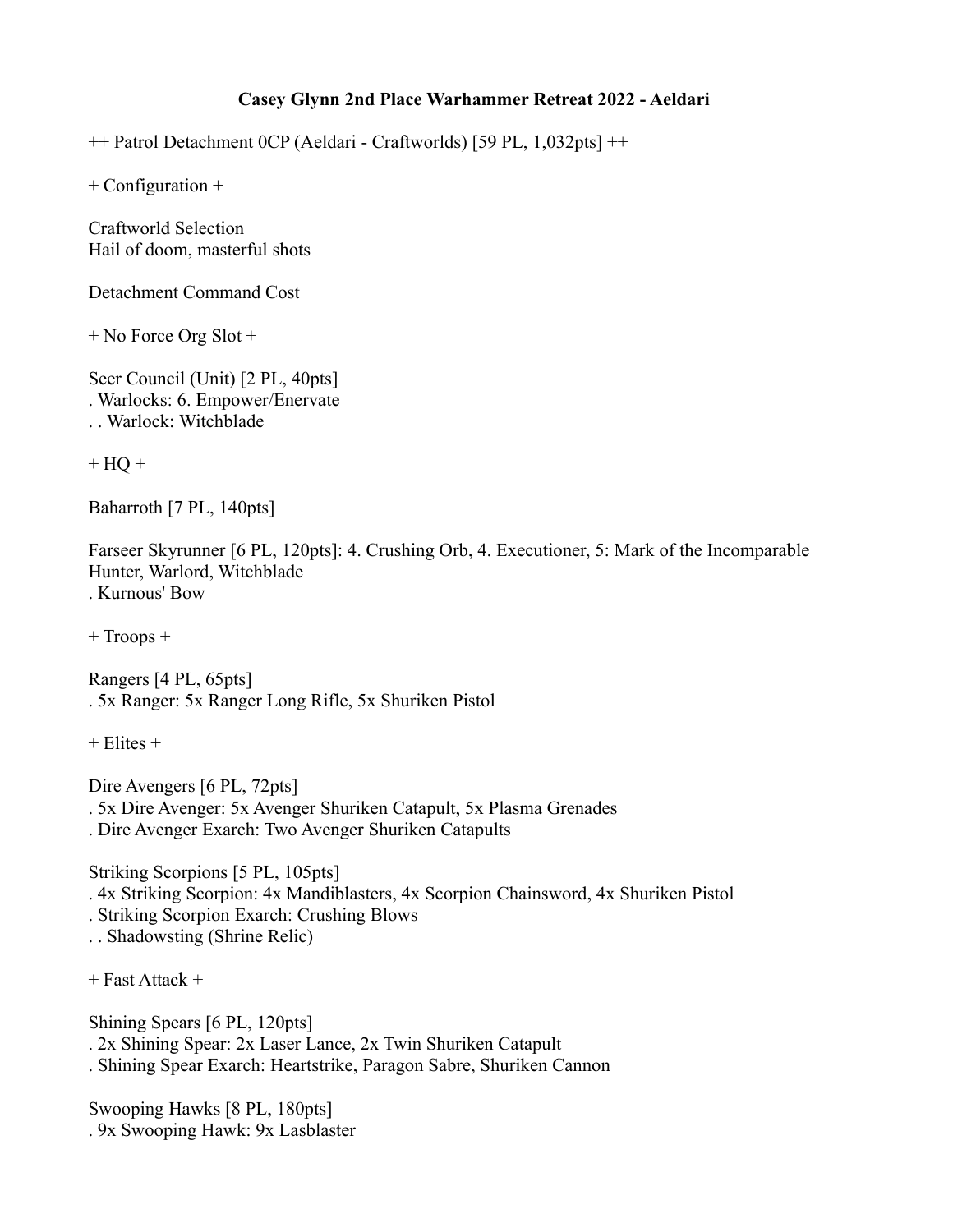. Swooping Hawk Exarch: Lasblaster

+ Heavy Support +

War Walkers [10 PL, 130pts] . War Walker: 2x Shuriken Cannon . War Walker: 2x Shuriken Cannon

War Walkers [5 PL, 60pts] . War Walker: Scatter Laser, Shuriken Cannon

++ Outrider Detachment -3CP (Aeldari - Craftworlds) [56 PL, 968pts, 7CP] ++

+ Configuration +

Battle Size [12CP]: 3. Strike Force (101-200 Total PL / 1001-2000 Points)

Craftworld Selection

. \*Far-Flung Craftworld\*: Hail of Doom, Masterful Shots

Detachment Command Cost [-3CP]

+ Stratagems +

Stratagem: Relics of the Shrines [-1CP]

 $+$  HQ  $+$ 

Farseer Skyrunner [6 PL, 120pts, -1CP]: 1. Guide, 2. Doom, 6: Seer of the Shifting Vector, Stratagem: Champion of the Aeldari, Witchblade

Karandras [7 PL, 140pts]

+ Elites +

Dire Avengers [7 PL, 118pts] . 8x Dire Avenger: 8x Avenger Shuriken Catapult, 8x Plasma Grenades . Dire Avenger Exarch: Stand Firm, Two Avenger Shuriken Catapults

Dire Avengers [7 PL, 145pts] . 9x Dire Avenger: 9x Avenger Shuriken Catapult, 9x Plasma Grenades . Dire Avenger Exarch: Shredding Fire, Two Avenger Shuriken Catapults

+ Fast Attack +

Windriders [4 PL, 60pts] . 3x Windrider - Twin Shuriken Catapults: 3x Twin Shuriken Catapult

Windriders [12 PL, 180pts]